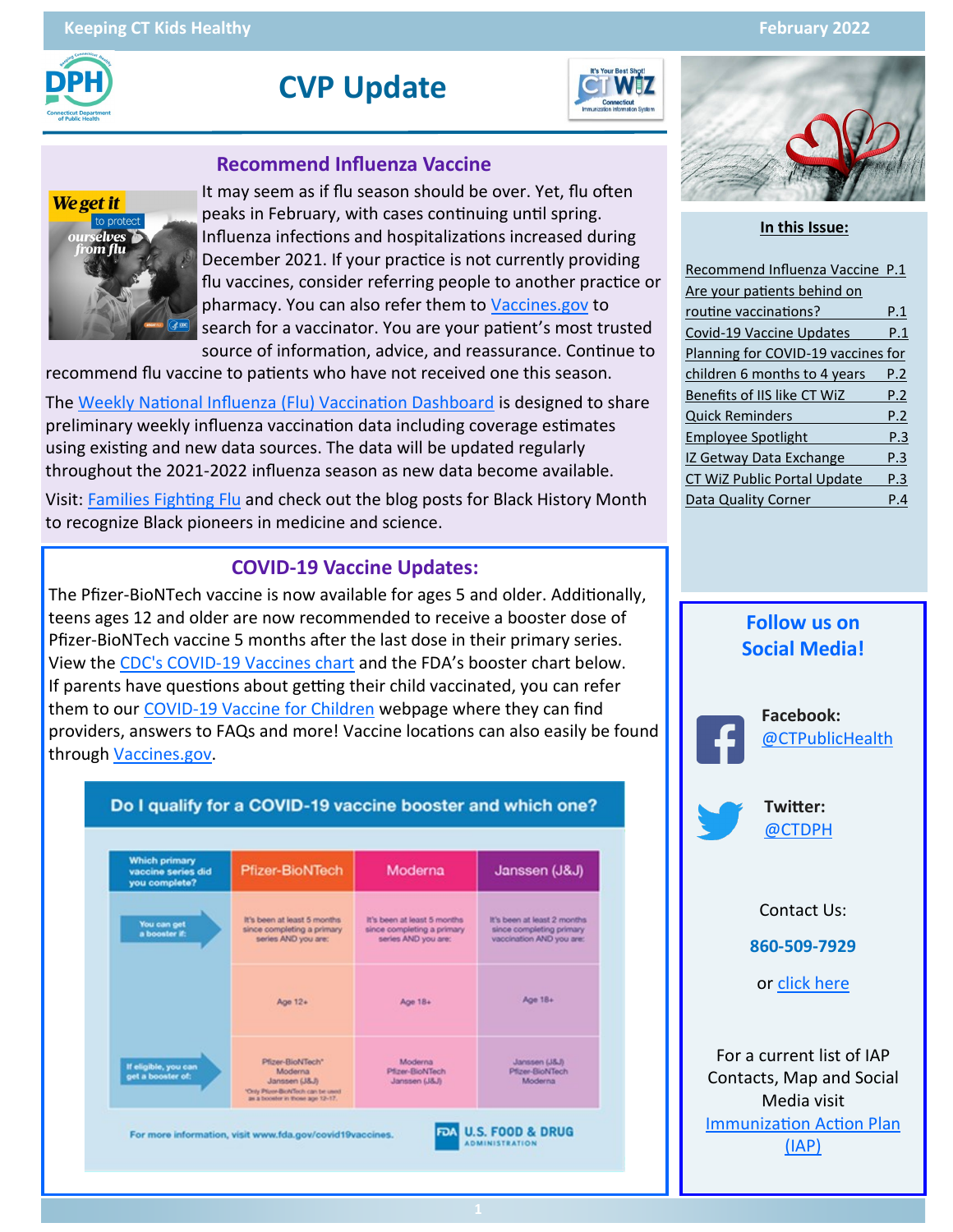## **Planning for COVID-19 Vaccines for Children aged 6 months through 4 years**

Authorization for COVID-19 vaccination for children aged 6 months through 4 years could come in early spring. DPH encourages all providers enrolled to administer COVID-19 vaccines to start planning for the potential of hosting clinics this spring for this age group.

When planning for these clinics, remember to allow for social

distancing and have a plan for the [15 minute observation period post](https://www.cdc.gov/vaccines/covid-19/clinical-considerations/managing-anaphylaxis.html)-vaccination. To allow for social distancing and the observation period, you might want to consider hosting outdoor clinics—better weather is coming soon! You may also want to think of creative ways to make the clinic more kid-friendly to make children and their parents more comfortable receiving an immunization in this setting. One available option is to [order free immunization coloring books](https://portal.ct.gov/-/media/Departments-and-Agencies/DPH/dph/infectious_diseases/immunization/CIRTS/Education-Materials-Order-Form---By-Category-11122.pdf) from DPH to keep the children occupied while waiting at your clinic.

Are you still not enrolled in the CoVP Program? Learn how to start the process [to enroll in CoVP.](https://portal.ct.gov/DPH/Immunizations/COVID-19-Vaccine-Providers)



## **Benefits of Immunization Information Systems (IIS) like CT WiZ!**

[CT WiZ](https://portal.ct.gov/DPH/Immunizations/ALL-ABOUT-CT-WiZ) is a secure, statewide Immunization Information System (IIS) designed to meet national IIS standards. Only [authorized users](https://portal.ct.gov/-/media/Departments-and-Agencies/DPH/dph/infectious_diseases/immunization/CT-WiZ-Training-material-2020/User-Account/CT-WiZ-User-Account-Roles-9-2021.pdf)  are allowed access to CT WiZ and the information is **confidential** as required by Connecticut law. IIS, like CT WiZ, offer key features

that work together to keep our communities healthy and improve public health!

- **Provides consolidated immunization records** to let providers know the full picture of which vaccines the patient received across providers in the system, helping to prevent under/over-vaccination, and to let the public securely access their own records through the Public Portal, and to let school nurses know a student's vaccines are up to date for school requirements.
- **Manages vaccine inventory** in one system.
- **Minimizes waste** by ensuring all vaccines are accounted for and preventing administration of unnecessary doses.
- **Forecasts immunizations** to alert providers in managing a patient's immunization schedule.
- **Spotlights areas of need** by providing a clear view of population-level vaccine coverage to assess communities at risk.
- **Expedites response in an outbreak** to enable assessment of vaccination status.





The Immunization Action Coalition (IAC) has rebranded and is now [Immunize.org!](https://www.immunize.org/)

**NEW!** COVID-19 Educational Materials [available to order!](https://portal.ct.gov/DPH/Immunizations/Immunization-Information-for-Health-Professionals) 

- 9 Reasons Your Child Should Get the COVID-19 Vaccine
- The COVID-19 Vaccine and Your Child

## **Are your patients behind on their routine vaccinations?**

Please review your roster or run the CT WiZ Patient Reminder/Recall report to see which children are behind on their vaccinations and remind them the time to be vaccinated is now.

For CT WiZ trainings on how to run these reports, visit:

#### **[CT WiZ Patient Management](https://portal.ct.gov/DPH/Immunizations/CT-WiZ-Patient-Management)**

- How to run a reminder [recall report](https://portal.ct.gov/-/media/Departments-and-Agencies/DPH/dph/infectious_diseases/immunization/CT-WiZ-Training-material-2020/Patient-Management/How-to-run-a-reminder_recall-report-1_27_21.pdf)
- [How to use the](https://portal.ct.gov/-/media/Departments-and-Agencies/DPH/dph/infectious_diseases/immunization/CT-WiZ-Training-material-2020/Patient-Management/How-to-use-the-Recommender-5_20.pdf)  [Recommender](https://portal.ct.gov/-/media/Departments-and-Agencies/DPH/dph/infectious_diseases/immunization/CT-WiZ-Training-material-2020/Patient-Management/How-to-use-the-Recommender-5_20.pdf)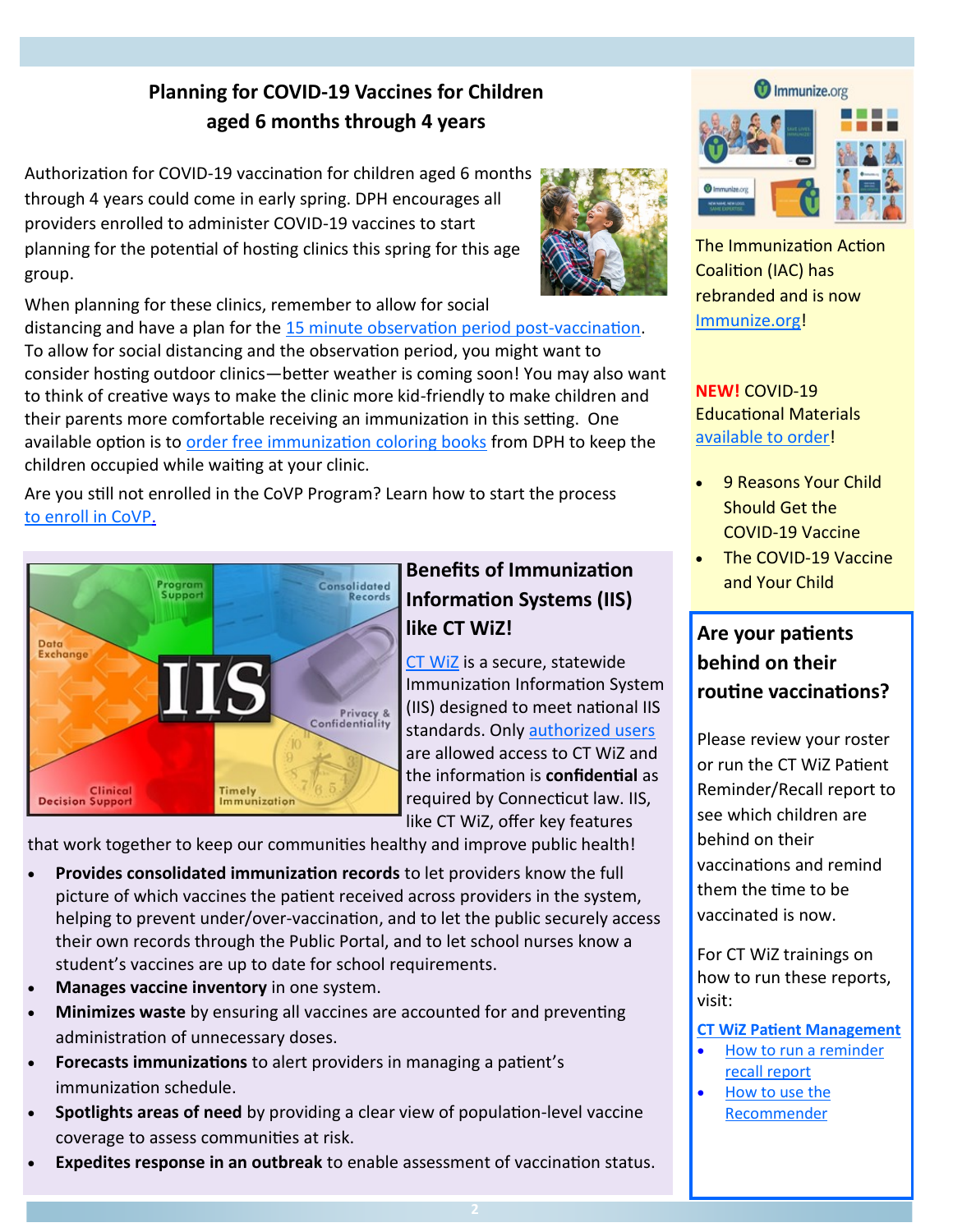### *<u>A</u> <i>Employee Spotlight*



*Patricia Firmender*, Epidemiologist & Vaccine Preventable Disease Coordinator Patricia Firmender is an Epidemiologist at the Connecticut Department of Public Health. She has been with the Immunization Program since 2015 and recently became the Vaccine Preventable Disease Coordinator. She received her Bachelor of Science in Public Health from Southern CT State University, where she was the recipient of the Dr. A. Kay Keiser Valedictory award. She later received a Master of Public Health degree from Boston University. Before joining DPH, she spent time working for Danbury Hospital and did some work with the Emerging Infection Program's (EIP) HPV-IMPACT study. In her spare time, Patricia enjoys discovering new things with her toddler, aerial hoop and silks, crocheting, completing New York Times Sunday crossword puzzles (in pen), and exploring local craft breweries. She also has a minor obsession with fantasy books, movies, and games and plans to support Ravenclaw in the Inter-House Quidditch Cup.

松

#### **IZ Gateway Data Exchange:**

The [Immunization \(IZ\) Gateway](https://www.cdc.gov/vaccines/covid-19/reporting/iz-gateway/information-sheet.html) is a hub that enables efficient data exchange between critical immunization information systems (such as CT WiZ) across the nation. The Centers for Disease Control and Prevention (CDC) collaborated with the Department of Health and Human Services to expand the IZ Gateway for data sharing as listed below.

• **Connect: National Provider Organizations to Multiple IISs** 

Benefits: Ensures multiple IISs receive patient's full immunization history from multijurisdictional provider organizations by providing a centralized data exchange connection.

- **Share: Cross Jurisdictional IIS to IIS** Benefits: Automates sending information to an IIS for patients immunized outside of their jurisdiction for more complete and accurate assessment of vaccination coverage is available.
- **Provider-Initiated Multijurisdictional Data Exchange** Benefits: Enables provider organizations to query multiple IISs for consolidated vaccine records from multiple states.

Data use Agreements must be executed by the jurisdictions (such as the Connecticut Department of Public Health) before data are exchanged. Data are shared in accordance with signed user agreements, the Governor's Executive Order [EO13C](https://portal.ct.gov/Office-of-the-Governor/Governors-Actions/Executive-Orders) and [state law and regulations](https://portal.ct.gov/DPH/Immunizations/Immunization--Laws-and-Regulations) in Connecticut. Per state law and regulations, CT WiZ data are confidential and available only to [authorized users fo](https://portal.ct.gov/-/media/Departments-and-Agencies/DPH/dph/infectious_diseases/immunization/CT-WiZ-Training-material-2020/User-Account/CT-WiZ-User-Account-Roles-9-2021.pdf)r the benefits as listed above and below.

### **CT WiZ Public Portal Update – SMART Health Cards/QR Codes Now Available!**

Patients (18+) and parents/ legal guardians of minors (under 18) can access their official immunization records for themselves and their children through the online secure CT WiZ Public Portal.

#### Once two-factor

authentication is complete, patients can choose to download either their full immunization record or their COVID-19 only record. The COVID-19 record now contains a QR code that is a [SMART Health Card](https://portal.ct.gov/DPH/Immunizations/CT-WiZ-Access-My-Immunization-Record#What%20is%20a%20SMART%20Health%20Card) that can be scanned by participating businesses (such as airlines and large venues) to verify someone's COVID-19 vaccination status.

REMINDER: The CT WiZ Public Portal requires an **email or mobile phone** for the 'two-factor authentication' to verify the identity of the requestor. At each vaccination visit, providers should confirm/update this contact information in the CT WiZ user interface or in your EHR (if onboarded with CT WiZ) to ensure your patients will have access to get their records in the public portal at their convenience.